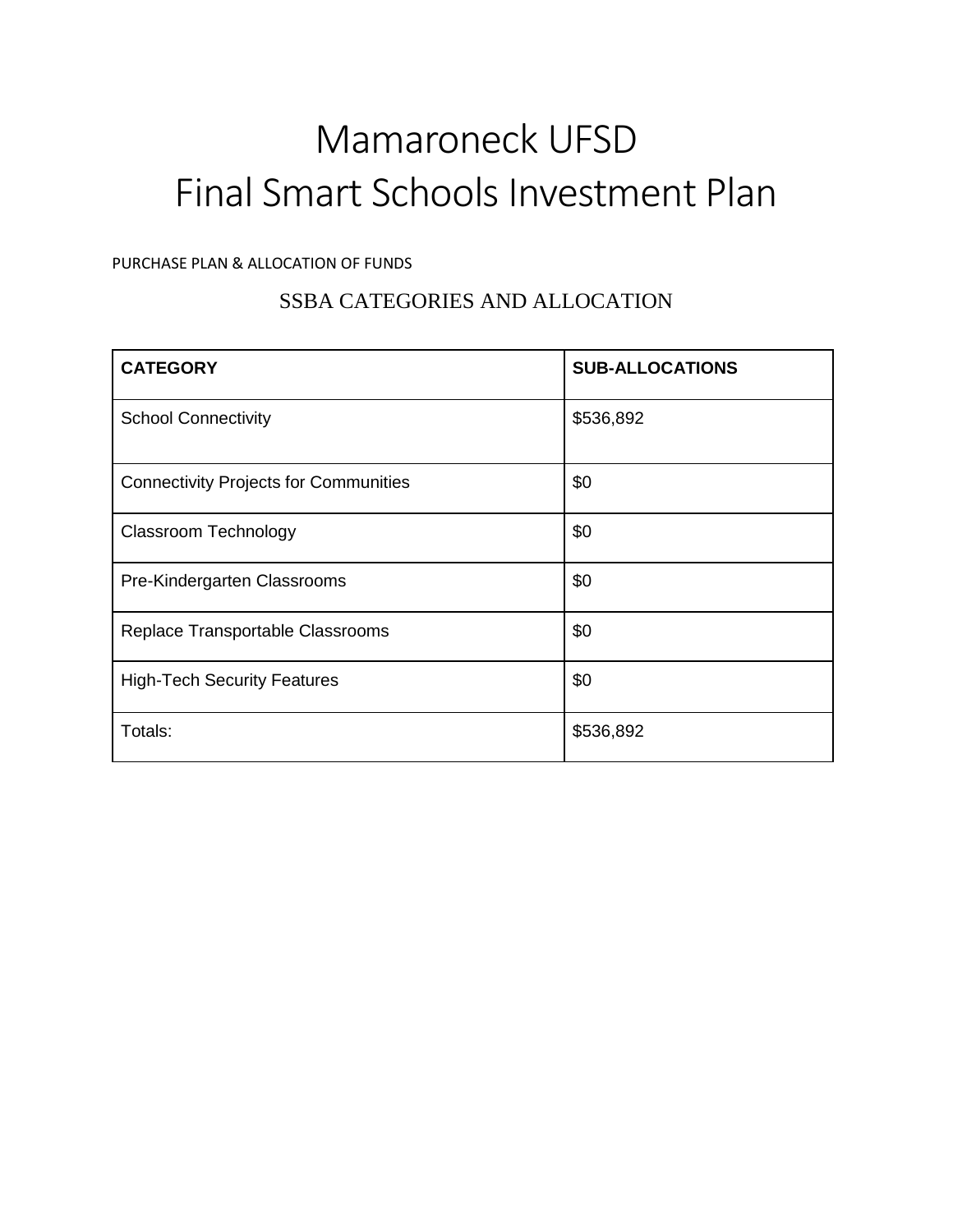#### *School Connectivity Allocations*

| <b>SCHOOL CONNECTIVITY</b>                 | <b>SUB-ALLOCATIONS</b> |
|--------------------------------------------|------------------------|
| Network/Access Costs                       | \$536892               |
| <b>Outside Plant Costs</b>                 | \$0                    |
| School Internal Connections and Components | \$0                    |
| <b>Professional Services</b>               | \$0                    |
| Testing                                    | \$0                    |
| <b>Other Upfront Costs</b>                 | \$0                    |
| <b>Other Costs</b>                         | \$0                    |
| Totals:                                    | \$536892               |

To the extent possible, please detail the type, quantity, per unit cost and total cost of the eligible item under each-subcategory

| Select the allowable<br>expenditure type.<br>Repeat to add another<br>item under each type. | Item to be purchased | Quantity | Cost per Item | <b>Total Cost</b> |
|---------------------------------------------------------------------------------------------|----------------------|----------|---------------|-------------------|
| Network/Access Costs                                                                        | hardware             |          |               | \$353137.04       |
| <b>Outside Plant Costs</b>                                                                  |                      |          |               | \$0               |
| Connections/Components                                                                      | SFP's etc.           |          |               | \$79765           |
| <b>Professional Services</b>                                                                | Labor                |          |               | \$75935           |
| Testing                                                                                     |                      |          |               | \$0               |
| <b>Other Upfront Costs</b>                                                                  | Maintenance          |          |               | \$17367.96        |
| <b>Other Costs</b>                                                                          | Project Mgmt         |          |               | \$10687           |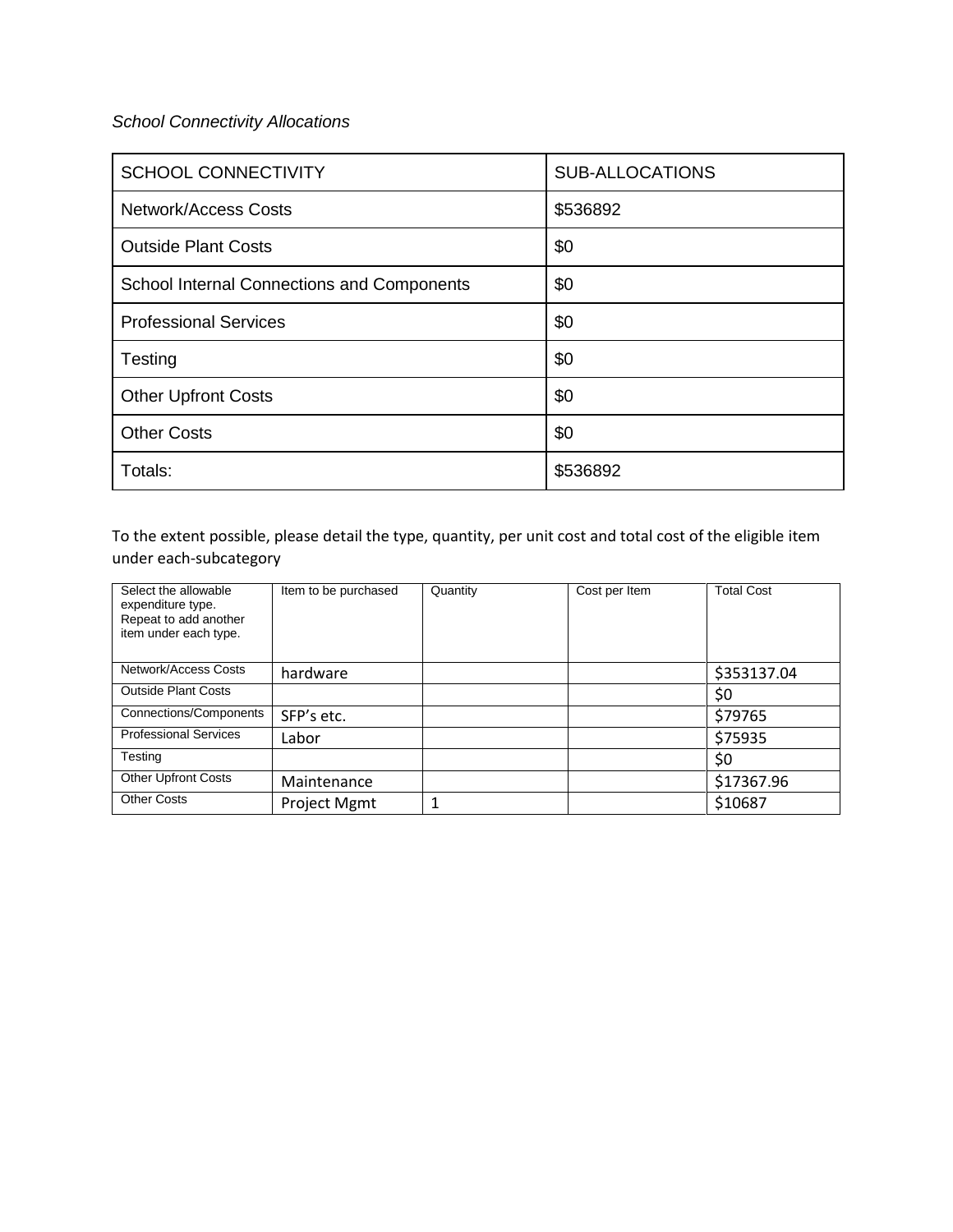### *Classroom Technology*

| CLASSROOM LEARNING TECHNOLOGY | <b>SUB-ALLOCATIONS</b> |
|-------------------------------|------------------------|
| Interactive Whiteboards       | \$0                    |
| <b>Computer Servers</b>       | \$0                    |
| <b>Desktop Computers</b>      | \$0                    |
| <b>Laptop Computers</b>       | \$0                    |
| <b>Tablet Computers</b>       | \$0                    |
| <b>Other Costs</b>            | \$0                    |
| <b>Totals</b>                 | \$0                    |

To the extent possible, please detail the type, quantity, per unit cost and total cost of the eligible item under each-subcategory

| Select the allowable<br>expenditure type.<br>Repeat to add another<br>item under each type. | Item to be purchased | Quantity | Cost per Item | <b>Total Cost</b> |
|---------------------------------------------------------------------------------------------|----------------------|----------|---------------|-------------------|
| Interactive                                                                                 |                      |          |               | \$0               |
| Whiteboards                                                                                 |                      |          |               |                   |
| <b>Computer Servers</b>                                                                     |                      |          |               | \$0               |
| Desktop                                                                                     |                      |          |               | \$0               |
| Computers                                                                                   |                      |          |               |                   |
| <b>Laptop Computers</b>                                                                     |                      |          |               | \$0               |
| <b>Tablet Computers</b>                                                                     |                      |          |               | \$0               |
| <b>Other Costs</b>                                                                          |                      |          |               | \$0               |